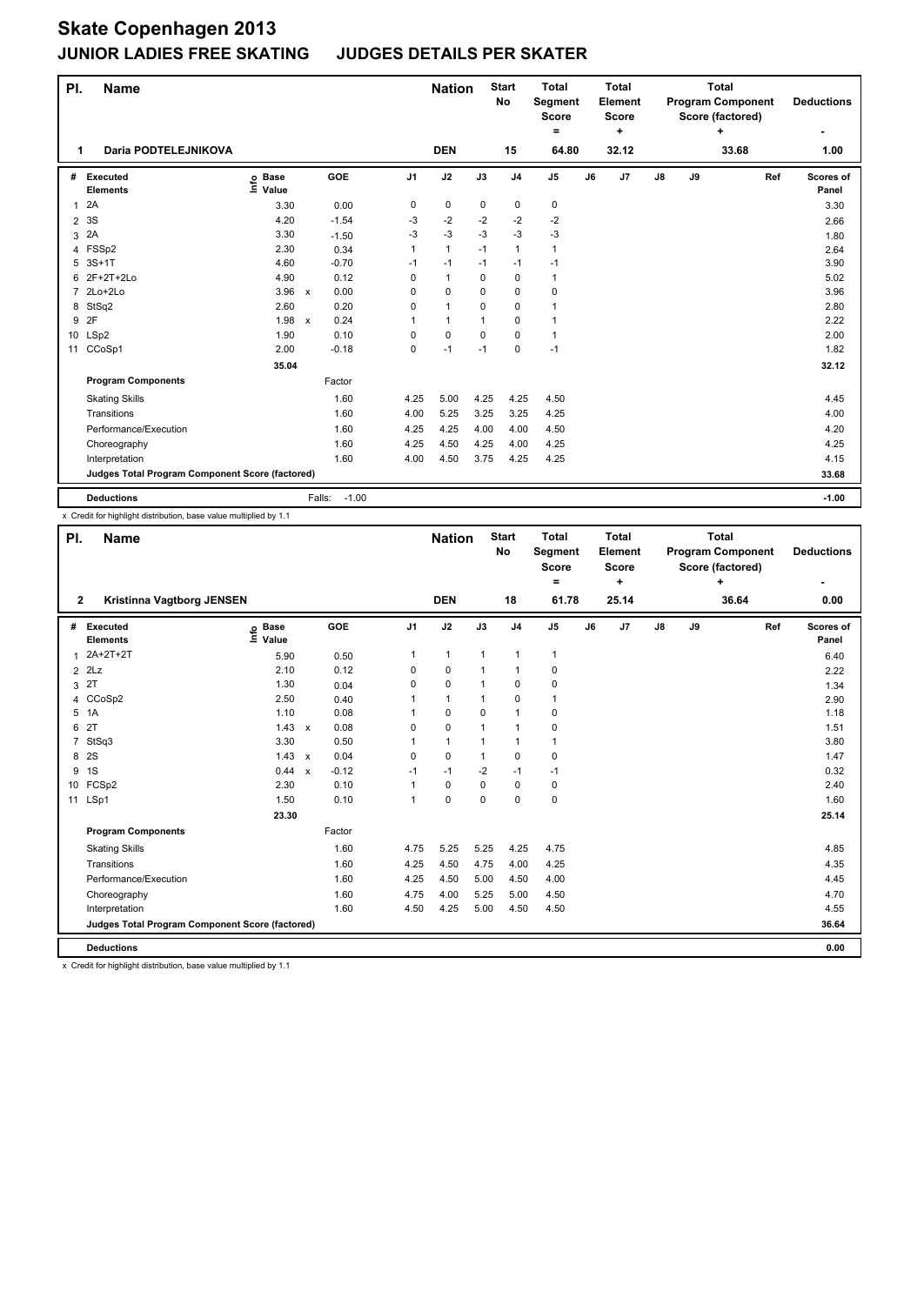| PI.             | Name                                            |         |                            |              |            |                | <b>Nation</b> |                | <b>Start</b><br><b>No</b> | <b>Total</b><br>Segment<br><b>Score</b><br>۰ |    | <b>Total</b><br>Element<br><b>Score</b><br>÷ |               |    | <b>Total</b><br><b>Program Component</b><br>Score (factored)<br>÷ |     | <b>Deductions</b>  |
|-----------------|-------------------------------------------------|---------|----------------------------|--------------|------------|----------------|---------------|----------------|---------------------------|----------------------------------------------|----|----------------------------------------------|---------------|----|-------------------------------------------------------------------|-----|--------------------|
| 3               | Matilda LÖFGREN                                 |         |                            |              |            |                | <b>SWE</b>    |                | 10                        | 59.82                                        |    | 31.26                                        |               |    | 28.56                                                             |     | 0.00               |
| #               | Executed<br><b>Elements</b>                     |         | e Base<br>E Value<br>Value |              | <b>GOE</b> | J <sub>1</sub> | J2            | J3             | J <sub>4</sub>            | $\mathsf{J}5$                                | J6 | J <sub>7</sub>                               | $\mathsf{J}8$ | J9 |                                                                   | Ref | Scores of<br>Panel |
| 1               | $2A2 + 2T$                                      | $\,<\,$ | 3.60                       |              | $-0.60$    | $-1$           | -2            | $-1$           | $-1$                      | $-1$                                         |    |                                              |               |    |                                                                   |     | 3.00               |
|                 | $2$ 2A<                                         | $\prec$ | 2.30                       |              | $-0.50$    | $-1$           | $-1$          | $-1$           | $-1$                      | $-1$                                         |    |                                              |               |    |                                                                   |     | 1.80               |
|                 | 3 2Lz+2T+2T                                     |         | 4.70                       |              | 0.00       | 0              | $\mathbf 0$   | $\Omega$       | $\mathbf 0$               | 0                                            |    |                                              |               |    |                                                                   |     | 4.70               |
| 4               | FCSp2                                           |         | 2.30                       |              | 0.40       | 1              | $\mathbf{1}$  | 1              | 0                         | $\mathbf{1}$                                 |    |                                              |               |    |                                                                   |     | 2.70               |
| 5               | StSq2                                           |         | 2.60                       |              | 0.10       | 0              | $\mathbf 0$   | $\mathbf{1}$   | $\mathbf 0$               | $\mathbf 0$                                  |    |                                              |               |    |                                                                   |     | 2.70               |
| 6               | 2F+2T                                           |         | 3.41 x                     |              | 0.06       | 0              | $\mathbf 0$   | $\Omega$       | $\mathbf 0$               | $\mathbf{1}$                                 |    |                                              |               |    |                                                                   |     | 3.47               |
| $\overline{7}$  | 2 <sub>LO</sub>                                 |         | 1.98                       | $\mathsf{x}$ | 0.00       | 0              | $\mathbf 0$   | $\Omega$       | 0                         | 0                                            |    |                                              |               |    |                                                                   |     | 1.98               |
|                 | 8 LSp3                                          |         | 2.40                       |              | 0.70       | 1              | $\mathbf{1}$  | $\overline{2}$ | $\mathbf{1}$              | 2                                            |    |                                              |               |    |                                                                   |     | 3.10               |
| 9               | 2Lz                                             |         | 2.31                       | $\mathsf{x}$ | $-0.06$    | $-1$           | $\mathbf 0$   | $\Omega$       | $\mathbf 0$               | $\mathbf 0$                                  |    |                                              |               |    |                                                                   |     | 2.25               |
| 10 <sup>°</sup> | 2F                                              |         | 1.98                       | $\mathsf{x}$ | $-0.12$    | $-1$           | $-1$          | $\Omega$       | $\mathbf 0$               | 0                                            |    |                                              |               |    |                                                                   |     | 1.86               |
| 11              | CCoSp4                                          |         | 3.50                       |              | 0.20       | 0              | $\mathbf{1}$  | $\mathbf{1}$   | 0                         | 0                                            |    |                                              |               |    |                                                                   |     | 3.70               |
|                 |                                                 |         | 31.08                      |              |            |                |               |                |                           |                                              |    |                                              |               |    |                                                                   |     | 31.26              |
|                 | <b>Program Components</b>                       |         |                            |              | Factor     |                |               |                |                           |                                              |    |                                              |               |    |                                                                   |     |                    |
|                 | <b>Skating Skills</b>                           |         |                            |              | 1.60       | 3.75           | 3.75          | 4.25           | 4.00                      | 3.50                                         |    |                                              |               |    |                                                                   |     | 3.85               |
|                 | Transitions                                     |         |                            |              | 1.60       | 3.25           | 3.25          | 3.50           | 3.25                      | 3.25                                         |    |                                              |               |    |                                                                   |     | 3.30               |
|                 | Performance/Execution                           |         |                            |              | 1.60       | 3.00           | 3.25          | 4.00           | 3.50                      | 3.50                                         |    |                                              |               |    |                                                                   |     | 3.45               |
|                 | Choreography                                    |         |                            |              | 1.60       | 3.75           | 3.50          | 4.25           | 3.50                      | 3.50                                         |    |                                              |               |    |                                                                   |     | 3.70               |
|                 | Interpretation                                  |         |                            |              | 1.60       | 3.50           | 3.75          | 4.00           | 3.25                      | 3.25                                         |    |                                              |               |    |                                                                   |     | 3.55               |
|                 | Judges Total Program Component Score (factored) |         |                            |              |            |                |               |                |                           |                                              |    |                                              |               |    |                                                                   |     | 28.56              |
|                 | <b>Deductions</b>                               |         |                            |              |            |                |               |                |                           |                                              |    |                                              |               |    |                                                                   |     | 0.00               |

< Under-rotated jump x Credit for highlight distribution, base value multiplied by 1.1

| PI.            | <b>Name</b>                                     |    |                            |              |         |                | <b>Nation</b> |          | <b>Start</b><br>No | <b>Total</b><br>Segment<br><b>Score</b><br>$=$ |    | <b>Total</b><br>Element<br><b>Score</b><br>٠ |               |    | <b>Total</b><br><b>Program Component</b><br>Score (factored)<br>÷ |     | <b>Deductions</b>  |
|----------------|-------------------------------------------------|----|----------------------------|--------------|---------|----------------|---------------|----------|--------------------|------------------------------------------------|----|----------------------------------------------|---------------|----|-------------------------------------------------------------------|-----|--------------------|
| 4              | <b>Emma Norby PETERSEN</b>                      |    |                            |              |         |                | <b>DEN</b>    |          | 16                 | 55.40                                          |    | 23.92                                        |               |    | 32.48                                                             |     | 1.00               |
|                | # Executed<br><b>Elements</b>                   |    | e Base<br>E Value<br>Value |              | GOE     | J <sub>1</sub> | J2            | J3       | J <sub>4</sub>     | J <sub>5</sub>                                 | J6 | J7                                           | $\mathsf{J}8$ | J9 |                                                                   | Ref | Scores of<br>Panel |
| $\mathbf{1}$   | 3F<<                                            | << | 1.80                       |              | $-0.84$ | $-3$           | $-3$          | $-3$     | $-2$               | $-3$                                           |    |                                              |               |    |                                                                   |     | 0.96               |
|                | $2^2$                                           |    | 3.30                       |              | $-1.50$ | $-3$           | $-3$          | $-3$     | $-3$               | $-3$                                           |    |                                              |               |    |                                                                   |     | 1.80               |
| 3              | FSSp2                                           |    | 2.30                       |              | $-0.06$ | 0              | 0             | $-1$     | 0                  | 0                                              |    |                                              |               |    |                                                                   |     | 2.24               |
| 4              | 2A                                              |    | 3.30                       |              | $-1.10$ | $-2$           | $-2$          | $-2$     | $-3$               | $-2$                                           |    |                                              |               |    |                                                                   |     | 2.20               |
| 5              | $2F+1T$                                         |    | 2.20                       |              | $-0.18$ | $-1$           | $-1$          | $\Omega$ | 0                  | $-1$                                           |    |                                              |               |    |                                                                   |     | 2.02               |
| 6              | 2Lz+2T+1T                                       | e  | 4.18 $x$                   |              | $-0.48$ | $-2$           | $-2$          | $-1$     | $-2$               | $-1$                                           |    |                                              |               |    |                                                                   |     | 3.70               |
| $\overline{7}$ | 2 <sub>LO</sub>                                 |    | 1.98                       | $\mathsf{x}$ | 0.06    | 0              | $\mathbf 0$   | $\Omega$ | $\mathbf 0$        | 1                                              |    |                                              |               |    |                                                                   |     | 2.04               |
| 8              | FCCoSp2                                         |    | 2.50                       |              | 0.00    | 0              | 0             | 0        | $\mathbf 0$        | 0                                              |    |                                              |               |    |                                                                   |     | 2.50               |
| 9              | StSq2                                           |    | 2.60                       |              | $-0.12$ | 0              | $-1$          | $-1$     | $\mathbf 0$        | 0                                              |    |                                              |               |    |                                                                   |     | 2.48               |
| 10 2F          |                                                 |    | 1.98 x                     |              | 0.00    | 0              | $\mathbf 0$   | 0        | $\mathbf 0$        | 0                                              |    |                                              |               |    |                                                                   |     | 1.98               |
|                | 11 CCoSp1                                       |    | 2.00                       |              | 0.00    | $\Omega$       | $\mathbf 0$   | $\Omega$ | $\mathbf 0$        | 0                                              |    |                                              |               |    |                                                                   |     | 2.00               |
|                |                                                 |    | 28.14                      |              |         |                |               |          |                    |                                                |    |                                              |               |    |                                                                   |     | 23.92              |
|                | <b>Program Components</b>                       |    |                            |              | Factor  |                |               |          |                    |                                                |    |                                              |               |    |                                                                   |     |                    |
|                | <b>Skating Skills</b>                           |    |                            |              | 1.60    | 4.00           | 4.75          | 4.50     | 4.25               | 4.25                                           |    |                                              |               |    |                                                                   |     | 4.35               |
|                | Transitions                                     |    |                            |              | 1.60    | 3.75           | 4.25          | 3.75     | 3.25               | 3.75                                           |    |                                              |               |    |                                                                   |     | 3.75               |
|                | Performance/Execution                           |    |                            |              | 1.60    | 4.00           | 4.25          | 4.25     | 3.75               | 4.00                                           |    |                                              |               |    |                                                                   |     | 4.05               |
|                | Choreography                                    |    |                            |              | 1.60    | 4.00           | 4.50          | 4.25     | 3.75               | 4.00                                           |    |                                              |               |    |                                                                   |     | 4.10               |
|                | Interpretation                                  |    |                            |              | 1.60    | 3.75           | 4.25          | 4.00     | 4.00               | 4.25                                           |    |                                              |               |    |                                                                   |     | 4.05               |
|                | Judges Total Program Component Score (factored) |    |                            |              |         |                |               |          |                    |                                                |    |                                              |               |    |                                                                   |     | 32.48              |
|                | <b>Deductions</b>                               |    |                            | Falls:       | $-1.00$ |                |               |          |                    |                                                |    |                                              |               |    |                                                                   |     | $-1.00$            |

<< Downgraded jump x Credit for highlight distribution, base value multiplied by 1.1 e Jump take off with wrong edge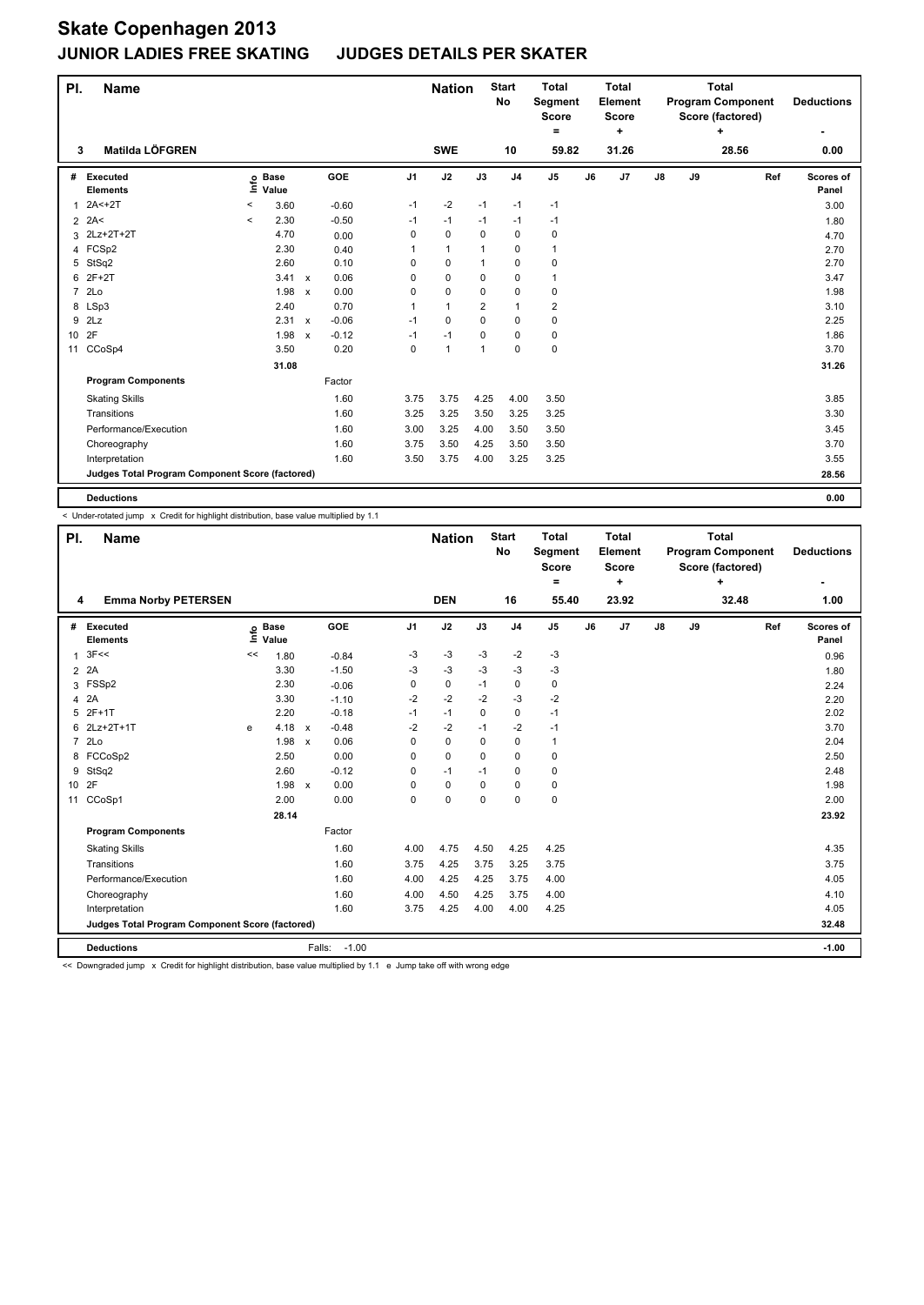| PI.            | <b>Name</b>                                     |    |                            |                           |         |                | <b>Nation</b> |             | <b>Start</b><br><b>No</b> | <b>Total</b><br>Segment<br><b>Score</b><br>Ξ. |    | <b>Total</b><br>Element<br><b>Score</b><br>٠ |               |    | <b>Total</b><br><b>Program Component</b><br>Score (factored)<br>÷ |     | <b>Deductions</b>  |
|----------------|-------------------------------------------------|----|----------------------------|---------------------------|---------|----------------|---------------|-------------|---------------------------|-----------------------------------------------|----|----------------------------------------------|---------------|----|-------------------------------------------------------------------|-----|--------------------|
| 5              | <b>Emilie MUFF</b>                              |    |                            |                           |         |                | <b>DEN</b>    |             | $\overline{7}$            | 54.94                                         |    | 26.86                                        |               |    | 28.08                                                             |     | 0.00               |
| #              | Executed<br><b>Elements</b>                     |    | e Base<br>⊆ Value<br>Value |                           | GOE     | J <sub>1</sub> | J2            | J3          | J <sub>4</sub>            | $\mathsf{J}5$                                 | J6 | J <sub>7</sub>                               | $\mathsf{J}8$ | J9 |                                                                   | Ref | Scores of<br>Panel |
| $\mathbf{1}$   | 2Lo                                             |    | 1.80                       |                           | 0.30    | 1              | $\mathbf{1}$  | 1           | 1                         | $\mathbf{1}$                                  |    |                                              |               |    |                                                                   |     | 2.10               |
| $\overline{2}$ | 2A<<                                            | << | 1.10                       |                           | $-0.44$ | -3             | $-2$          | $-2$        | $-2$                      | $-2$                                          |    |                                              |               |    |                                                                   |     | 0.66               |
| 3              | SSp2                                            |    | 1.60                       |                           | $-0.06$ | 0              | $\pmb{0}$     | 0           | $\pmb{0}$                 | $-1$                                          |    |                                              |               |    |                                                                   |     | 1.54               |
| 4              | 2Lz+2Lo                                         |    | 3.90                       |                           | $-0.42$ | $-1$           | $-2$          | $-2$        | $-1$                      | $-1$                                          |    |                                              |               |    |                                                                   |     | 3.48               |
| 5              | 2F                                              |    | 1.80                       |                           | 0.06    | 0              | $\mathbf 0$   | 0           | $\mathbf{1}$              | 0                                             |    |                                              |               |    |                                                                   |     | 1.86               |
|                | 6 CCoSp3                                        |    | 3.00                       |                           | $-0.06$ | 0              | $-1$          | $\Omega$    | $\mathbf 0$               | $\mathbf 0$                                   |    |                                              |               |    |                                                                   |     | 2.94               |
| $\overline{7}$ | 2Lz                                             |    | 2.31                       | $\mathbf{x}$              | 0.00    | 0              | $\pmb{0}$     | $\mathbf 0$ | $\pmb{0}$                 | 0                                             |    |                                              |               |    |                                                                   |     | 2.31               |
| 8              | 2F+2T+2Lo                                       |    | 5.39                       | $\boldsymbol{\mathsf{x}}$ | $-0.36$ | $-2$           | $-1$          | $-1$        | $-1$                      | $-1$                                          |    |                                              |               |    |                                                                   |     | 5.03               |
|                | 9 FCSp1                                         |    | 1.90                       |                           | $-0.36$ | $-1$           | $-1$          | $-2$        | $-1$                      | $-1$                                          |    |                                              |               |    |                                                                   |     | 1.54               |
|                | 10 2Lo+2Lo                                      |    | 3.96                       | $\mathbf{x}$              | $-0.24$ | $\mathbf 0$    | $-1$          | $-1$        | $-1$                      | $-1$                                          |    |                                              |               |    |                                                                   |     | 3.72               |
| 11             | StSq1                                           |    | 1.80                       |                           | $-0.12$ | 0              | $-2$          | $\mathbf 0$ | $\mathbf 0$               | 0                                             |    |                                              |               |    |                                                                   |     | 1.68               |
|                |                                                 |    | 28.56                      |                           |         |                |               |             |                           |                                               |    |                                              |               |    |                                                                   |     | 26.86              |
|                | <b>Program Components</b>                       |    |                            |                           | Factor  |                |               |             |                           |                                               |    |                                              |               |    |                                                                   |     |                    |
|                | <b>Skating Skills</b>                           |    |                            |                           | 1.60    | 3.50           | 3.50          | 3.50        | 3.75                      | 3.25                                          |    |                                              |               |    |                                                                   |     | 3.50               |
|                | Transitions                                     |    |                            |                           | 1.60    | 3.50           | 3.25          | 3.25        | 3.25                      | 3.00                                          |    |                                              |               |    |                                                                   |     | 3.25               |
|                | Performance/Execution                           |    |                            |                           | 1.60    | 3.75           | 3.25          | 3.50        | 3.75                      | 3.25                                          |    |                                              |               |    |                                                                   |     | 3.50               |
|                | Choreography                                    |    |                            |                           | 1.60    | 3.75           | 3.50          | 3.75        | 3.75                      | 3.25                                          |    |                                              |               |    |                                                                   |     | 3.60               |
|                | Interpretation                                  |    |                            |                           | 1.60    | 4.00           | 3.75          | 3.50        | 4.00                      | 3.25                                          |    |                                              |               |    |                                                                   |     | 3.70               |
|                | Judges Total Program Component Score (factored) |    |                            |                           |         |                |               |             |                           |                                               |    |                                              |               |    |                                                                   |     | 28.08              |
|                | <b>Deductions</b>                               |    |                            |                           |         |                |               |             |                           |                                               |    |                                              |               |    |                                                                   |     | 0.00               |

<< Downgraded jump x Credit for highlight distribution, base value multiplied by 1.1

| PI.             | <b>Name</b>                                     |      |                      |              |         |             | <b>Nation</b>            |              | <b>Start</b><br><b>No</b> | <b>Total</b><br>Segment<br><b>Score</b> |    | <b>Total</b><br><b>Element</b><br><b>Score</b> |               |    | <b>Total</b><br><b>Program Component</b><br>Score (factored) |     | <b>Deductions</b>  |
|-----------------|-------------------------------------------------|------|----------------------|--------------|---------|-------------|--------------------------|--------------|---------------------------|-----------------------------------------|----|------------------------------------------------|---------------|----|--------------------------------------------------------------|-----|--------------------|
| 6               | <b>Clara ZARING</b>                             |      |                      |              |         |             | <b>SWE</b>               |              | 14                        | $=$<br>52.80                            |    | ÷<br>23.84                                     |               |    | ÷<br>28.96                                                   |     | ٠<br>0.00          |
|                 |                                                 |      |                      |              |         |             |                          |              |                           |                                         |    |                                                |               |    |                                                              |     |                    |
| #               | Executed<br><b>Elements</b>                     | ١nf٥ | <b>Base</b><br>Value |              | GOE     | J1          | J2                       | J3           | J <sub>4</sub>            | J <sub>5</sub>                          | J6 | J7                                             | $\mathsf{J}8$ | J9 |                                                              | Ref | Scores of<br>Panel |
| 1A              |                                                 |      | 0.00                 |              | 0.00    |             | $\overline{\phantom{a}}$ |              | $\overline{\phantom{a}}$  | $\overline{\phantom{a}}$                |    |                                                |               |    |                                                              |     | 0.00               |
| $\overline{2}$  | 2S                                              |      | 1.30                 |              | 0.00    | 0           | $\mathbf 0$              | 0            | $\mathbf 0$               | 0                                       |    |                                                |               |    |                                                              |     | 1.30               |
| 3               | 2F+2T+2T                                        |      | 4.40                 |              | 0.06    | 0           | 0                        | 0            | $\mathbf 0$               | 1                                       |    |                                                |               |    |                                                              |     | 4.46               |
| 4               | FSSp3                                           |      | 2.60                 |              | 0.00    | 0           | $\mathbf 0$              | $\mathbf 0$  | $\mathbf 0$               | 0                                       |    |                                                |               |    |                                                              |     | 2.60               |
|                 | $5$ 1A $\leq$                                   | <<   | 0.00                 |              | 0.00    |             |                          |              | $\sim$                    |                                         |    |                                                |               |    |                                                              |     | 0.00               |
| 6               | LSp3                                            |      | 2.40                 |              | 0.50    | 1           | $\mathbf{1}$             | $\mathbf{1}$ | 1                         | 1                                       |    |                                                |               |    |                                                              |     | 2.90               |
| $\overline{7}$  | $2Lo+2T$                                        |      | 3.41                 | $\mathsf{x}$ | 0.06    | $\Omega$    | $\mathbf{1}$             | 0            | $\mathbf 0$               | 0                                       |    |                                                |               |    |                                                              |     | 3.47               |
| 8               | $2F+1T$                                         |      | 2.42                 | $\mathsf{x}$ | $-0.12$ | $-1$        | 0                        | $\Omega$     | 0                         | $-1$                                    |    |                                                |               |    |                                                              |     | 2.30               |
| 9               | 2Lz                                             |      | 2.31 x               |              | $-0.30$ | $-1$        | $-1$                     | $-1$         | $-1$                      | $-1$                                    |    |                                                |               |    |                                                              |     | 2.01               |
| 10 <sup>1</sup> | StSq2                                           |      | 2.60                 |              | 0.20    | 1           | $\mathbf{1}$             | 0            | $\Omega$                  | 0                                       |    |                                                |               |    |                                                              |     | 2.80               |
| 11              | CCoSp1                                          |      | 2.00                 |              | 0.00    | $\mathbf 0$ | $\mathbf 0$              | $\mathbf 0$  | $\mathbf 0$               | 0                                       |    |                                                |               |    |                                                              |     | 2.00               |
|                 |                                                 |      | 23.44                |              |         |             |                          |              |                           |                                         |    |                                                |               |    |                                                              |     | 23.84              |
|                 | <b>Program Components</b>                       |      |                      |              | Factor  |             |                          |              |                           |                                         |    |                                                |               |    |                                                              |     |                    |
|                 | <b>Skating Skills</b>                           |      |                      |              | 1.60    | 3.50        | 4.50                     | 3.50         | 3.75                      | 3.75                                    |    |                                                |               |    |                                                              |     | 3.80               |
|                 | Transitions                                     |      |                      |              | 1.60    | 3.25        | 4.50                     | 3.25         | 3.00                      | 3.50                                    |    |                                                |               |    |                                                              |     | 3.50               |
|                 | Performance/Execution                           |      |                      |              | 1.60    | 2.75        | 4.00                     | 3.50         | 3.50                      | 3.50                                    |    |                                                |               |    |                                                              |     | 3.45               |
|                 | Choreography                                    |      |                      |              | 1.60    | 3.25        | 4.25                     | 3.50         | 3.75                      | 3.75                                    |    |                                                |               |    |                                                              |     | 3.70               |
|                 | Interpretation                                  |      |                      |              | 1.60    | 3.25        | 4.25                     | 3.25         | 3.75                      | 3.75                                    |    |                                                |               |    |                                                              |     | 3.65               |
|                 | Judges Total Program Component Score (factored) |      |                      |              |         |             |                          |              |                           |                                         |    |                                                |               |    |                                                              |     | 28.96              |
|                 | <b>Deductions</b>                               |      |                      |              |         |             |                          |              |                           |                                         |    |                                                |               |    |                                                              |     | 0.00               |

<< Downgraded jump x Credit for highlight distribution, base value multiplied by 1.1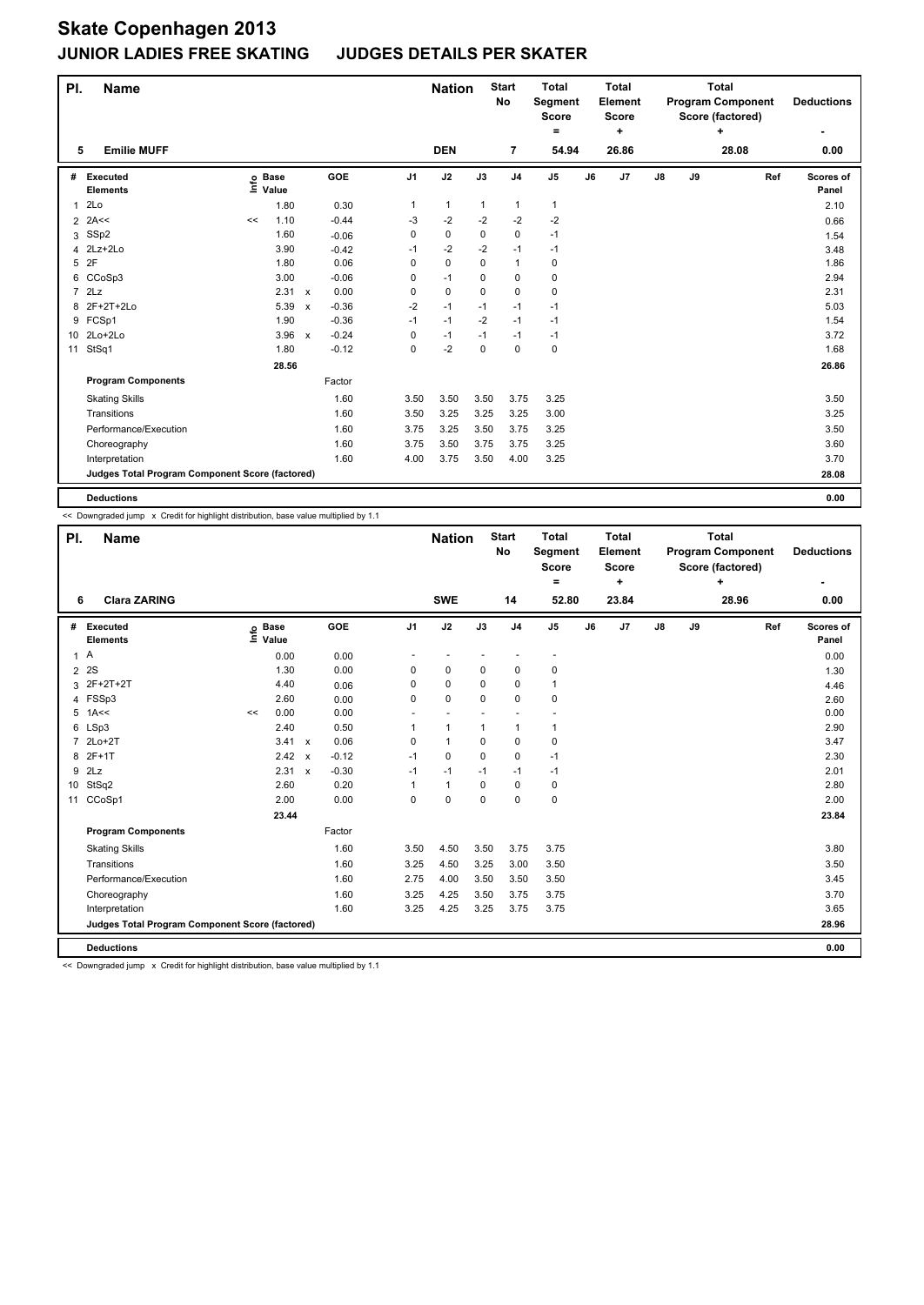| PI.             | Name                                            |         |                            |                           |         |                | <b>Nation</b> |              | <b>Start</b><br><b>No</b> | <b>Total</b><br>Segment<br>Score<br>Ξ. |    | <b>Total</b><br>Element<br>Score<br>٠ |               |    | <b>Total</b><br><b>Program Component</b><br>Score (factored)<br>÷ |     | <b>Deductions</b>  |
|-----------------|-------------------------------------------------|---------|----------------------------|---------------------------|---------|----------------|---------------|--------------|---------------------------|----------------------------------------|----|---------------------------------------|---------------|----|-------------------------------------------------------------------|-----|--------------------|
| 7               | <b>Sophie BRANDEBORN</b>                        |         |                            |                           |         |                | <b>SWE</b>    |              | 12                        | 51.56                                  |    | 22.92                                 |               |    | 28.64                                                             |     | 0.00               |
| #               | Executed<br><b>Elements</b>                     |         | e Base<br>⊆ Value<br>Value |                           | GOE     | J <sub>1</sub> | J2            | J3           | J <sub>4</sub>            | J5                                     | J6 | J <sub>7</sub>                        | $\mathsf{J}8$ | J9 |                                                                   | Ref | Scores of<br>Panel |
| 1               | 2A<<                                            | <<      | 1.10                       |                           | $-0.40$ | $-2$           | -2            | $-2$         | $-2$                      | $-2$                                   |    |                                       |               |    |                                                                   |     | 0.70               |
|                 | 2 2F+2T<<                                       | <<      | 2.20                       |                           | $-0.60$ | $-2$           | $-2$          | $-2$         | $-2$                      | $-2$                                   |    |                                       |               |    |                                                                   |     | 1.60               |
| 3               | $2Lz+2T$                                        |         | 3.40                       |                           | $-0.18$ | $-2$           | $-1$          | $\mathbf 0$  | $\pmb{0}$                 | 0                                      |    |                                       |               |    |                                                                   |     | 3.22               |
| 4               | 2Lo                                             |         | 1.80                       |                           | 0.00    | 0              | $\mathbf 0$   | 0            | 0                         | 0                                      |    |                                       |               |    |                                                                   |     | 1.80               |
| 5               | LSp2                                            |         | 1.90                       |                           | 0.00    | 0              | 0             | 0            | 0                         | 0                                      |    |                                       |               |    |                                                                   |     | 1.90               |
| 6               | StSq1                                           |         | 1.80                       |                           | 0.00    | 0              | $\mathbf 0$   | $\Omega$     | $\mathbf 0$               | $\mathbf 0$                            |    |                                       |               |    |                                                                   |     | 1.80               |
| $\overline{7}$  | 2F+1Lo+2F<                                      | $\prec$ | 3.96                       | $\mathsf{x}$              | $-0.24$ | 0              | $-1$          | $-1$         | $-1$                      | $-1$                                   |    |                                       |               |    |                                                                   |     | 3.72               |
|                 | 8 FCSp2                                         |         | 2.30                       |                           | 0.04    | 0              | $-1$          | $\mathbf{1}$ | $\mathbf 0$               | $\mathbf 0$                            |    |                                       |               |    |                                                                   |     | 2.34               |
| 9               | 2Lo<                                            | $\prec$ | 1.43                       | $\mathsf{x}$              | $-0.72$ | $-3$           | $-2$          | $-3$         | $-2$                      | $-2$                                   |    |                                       |               |    |                                                                   |     | 0.71               |
| 10 <sup>1</sup> | 2S                                              |         | 1.43                       | $\boldsymbol{\mathsf{x}}$ | 0.00    | $\Omega$       | $\mathbf 0$   | $\Omega$     | $\mathbf 0$               | 0                                      |    |                                       |               |    |                                                                   |     | 1.43               |
| 11              | CCoSp4                                          |         | 3.50                       |                           | 0.20    | 0              | $\mathbf{1}$  | 1            | $\mathbf 0$               | 0                                      |    |                                       |               |    |                                                                   |     | 3.70               |
|                 |                                                 |         | 24.82                      |                           |         |                |               |              |                           |                                        |    |                                       |               |    |                                                                   |     | 22.92              |
|                 | <b>Program Components</b>                       |         |                            |                           | Factor  |                |               |              |                           |                                        |    |                                       |               |    |                                                                   |     |                    |
|                 | <b>Skating Skills</b>                           |         |                            |                           | 1.60    | 3.25           | 4.00          | 4.00         | 4.00                      | 3.50                                   |    |                                       |               |    |                                                                   |     | 3.75               |
|                 | Transitions                                     |         |                            |                           | 1.60    | 3.25           | 3.50          | 3.50         | 3.25                      | 3.25                                   |    |                                       |               |    |                                                                   |     | 3.35               |
|                 | Performance/Execution                           |         |                            |                           | 1.60    | 3.00           | 4.00          | 4.00         | 3.75                      | 3.50                                   |    |                                       |               |    |                                                                   |     | 3.65               |
|                 | Choreography                                    |         |                            |                           | 1.60    | 3.00           | 3.00          | 4.25         | 3.50                      | 3.25                                   |    |                                       |               |    |                                                                   |     | 3.40               |
|                 | Interpretation                                  |         |                            |                           | 1.60    | 3.00           | 3.75          | 4.50         | 4.00                      | 3.50                                   |    |                                       |               |    |                                                                   |     | 3.75               |
|                 | Judges Total Program Component Score (factored) |         |                            |                           |         |                |               |              |                           |                                        |    |                                       |               |    |                                                                   |     | 28.64              |
|                 | <b>Deductions</b>                               |         |                            |                           |         |                |               |              |                           |                                        |    |                                       |               |    |                                                                   |     | 0.00               |

< Under-rotated jump << Downgraded jump x Credit for highlight distribution, base value multiplied by 1.1

| PI. | <b>Name</b>                                     |         |                            |                      |                | <b>Nation</b> |              | <b>Start</b><br>No | <b>Total</b><br><b>Segment</b><br><b>Score</b><br>۰ |    | Total<br>Element<br>Score<br>٠ |               |    | <b>Total</b><br><b>Program Component</b><br>Score (factored)<br>٠ |     | <b>Deductions</b>  |
|-----|-------------------------------------------------|---------|----------------------------|----------------------|----------------|---------------|--------------|--------------------|-----------------------------------------------------|----|--------------------------------|---------------|----|-------------------------------------------------------------------|-----|--------------------|
| 8   | <b>Emma Frida ANDERSEN</b>                      |         |                            |                      |                | <b>DEN</b>    |              | 17                 | 51.55                                               |    | 21.07                          |               |    | 32.48                                                             |     | 2.00               |
|     | # Executed<br><b>Elements</b>                   |         | e Base<br>E Value<br>Value | GOE                  | J <sub>1</sub> | J2            | J3           | J <sub>4</sub>     | J5                                                  | J6 | J7                             | $\mathsf{J}8$ | J9 |                                                                   | Ref | Scores of<br>Panel |
|     | 1.3T<                                           | $\,<\,$ | 2.90                       | $-2.10$              | $-3$           | $-3$          | $-3$         | $-3$               | $-3$                                                |    |                                |               |    |                                                                   |     | 0.80               |
|     | 2 3T<<+SEQ                                      | <<      | 1.04                       | $-0.60$              | $-3$           | $-3$          | -3           | $-3$               | $-3$                                                |    |                                |               |    |                                                                   |     | 0.44               |
|     | 3 2A                                            |         | 3.30                       | $-1.00$              | $-2$           | $-2$          | $-2$         | $-2$               | $-2$                                                |    |                                |               |    |                                                                   |     | 2.30               |
|     | 4 FCSp3                                         |         | 2.80                       | 0.40                 | 1              | $\mathbf{1}$  | $\mathbf{1}$ | 0                  | $\mathbf{1}$                                        |    |                                |               |    |                                                                   |     | 3.20               |
|     | 5 1A                                            |         | 1.10                       | 0.00                 | $\Omega$       | 0             | $\Omega$     | 0                  | 0                                                   |    |                                |               |    |                                                                   |     | 1.10               |
| 6   | 1Lo                                             |         | 0.50                       | $-0.02$              | 0              | $-1$          | $\Omega$     | 0                  | 0                                                   |    |                                |               |    |                                                                   |     | 0.48               |
| 7   | StSq3                                           |         | 3.30                       | 0.20                 | $\Omega$       | $\mathbf{1}$  | $\Omega$     | 0                  | 1                                                   |    |                                |               |    |                                                                   |     | 3.50               |
|     | 8 2F                                            |         | 1.98                       | 0.06<br>$\mathbf{x}$ | $\Omega$       | $\Omega$      | 1            | 0                  | 0                                                   |    |                                |               |    |                                                                   |     | 2.04               |
|     | $9$ $2Lz$                                       |         | 2.31 x                     | 0.30                 | 1              | 1             | 1            | $\mathbf{1}$       | 1                                                   |    |                                |               |    |                                                                   |     | 2.61               |
|     | 10 CCoSp3                                       |         | 3.00                       | 0.20                 |                | $\mathbf{1}$  | $\mathbf 0$  | 0                  | 0                                                   |    |                                |               |    |                                                                   |     | 3.20               |
|     | 11 LSpB                                         |         | 1.20                       | 0.20                 | 1              | 0             | $\Omega$     | 0                  | $\mathbf{1}$                                        |    |                                |               |    |                                                                   |     | 1.40               |
|     |                                                 |         | 23.43                      |                      |                |               |              |                    |                                                     |    |                                |               |    |                                                                   |     | 21.07              |
|     | <b>Program Components</b>                       |         |                            | Factor               |                |               |              |                    |                                                     |    |                                |               |    |                                                                   |     |                    |
|     | <b>Skating Skills</b>                           |         |                            | 1.60                 | 4.50           | 5.00          | 4.50         | 4.25               | 4.50                                                |    |                                |               |    |                                                                   |     | 4.55               |
|     | Transitions                                     |         |                            | 1.60                 | 4.00           | 4.50          | 3.50         | 2.75               | 4.00                                                |    |                                |               |    |                                                                   |     | 3.75               |
|     | Performance/Execution                           |         |                            | 1.60                 | 3.50           | 4.25          | 4.00         | 3.50               | 4.00                                                |    |                                |               |    |                                                                   |     | 3.85               |
|     | Choreography                                    |         |                            | 1.60                 | 4.25           | 4.50          | 4.00         | 4.00               | 4.25                                                |    |                                |               |    |                                                                   |     | 4.20               |
|     | Interpretation                                  |         |                            | 1.60                 | 3.50           | 4.50          | 3.50         | 4.00               | 4.25                                                |    |                                |               |    |                                                                   |     | 3.95               |
|     | Judges Total Program Component Score (factored) |         |                            |                      |                |               |              |                    |                                                     |    |                                |               |    |                                                                   |     | 32.48              |
|     | <b>Deductions</b>                               |         |                            | Falls:               | $-2.00$        |               |              |                    |                                                     |    |                                |               |    |                                                                   |     | $-2.00$            |

< Under-rotated jump << Downgraded jump x Credit for highlight distribution, base value multiplied by 1.1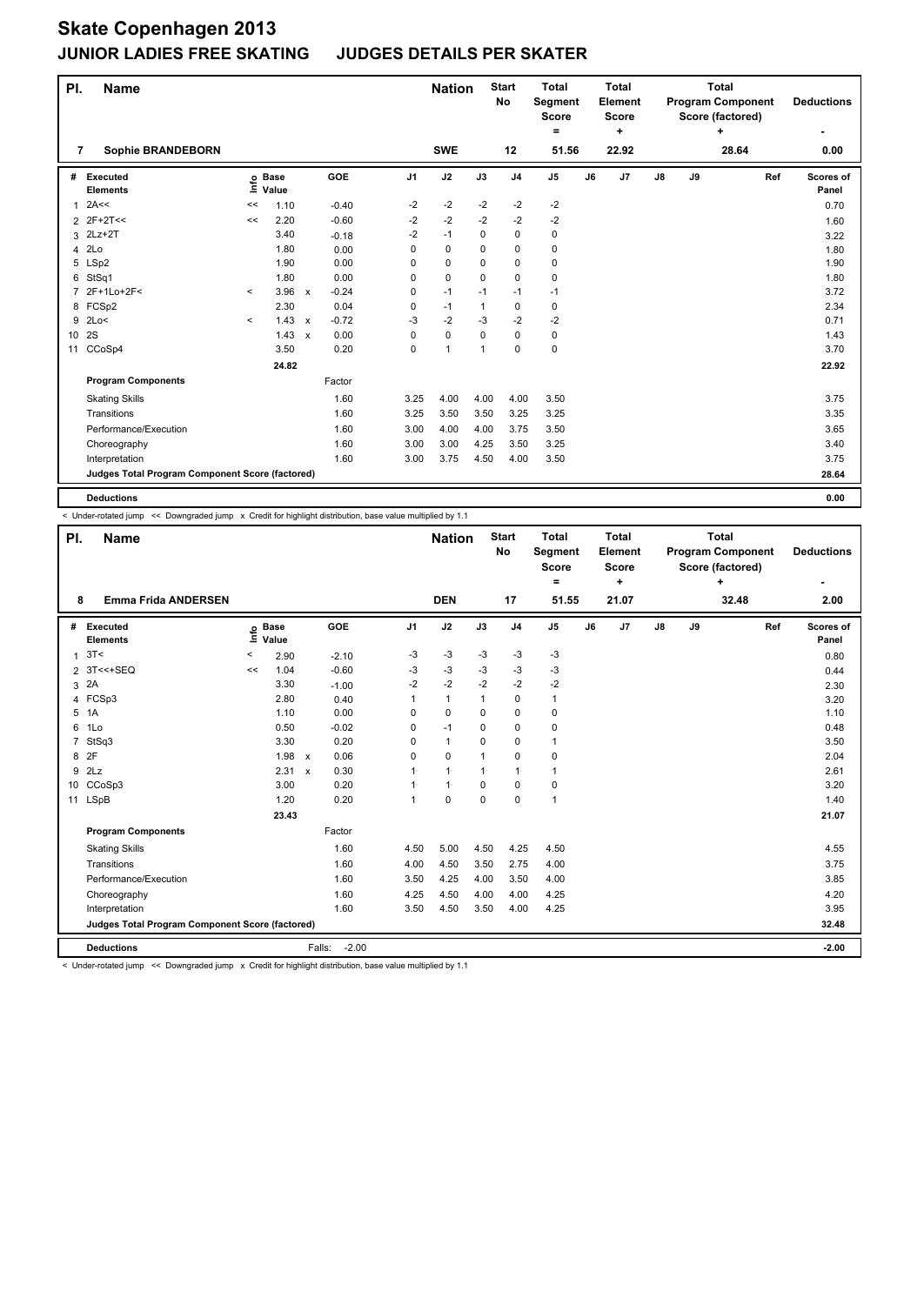| PI.            | <b>Name</b>                                     |         |                            |              |         |                | <b>Nation</b> |          | <b>Start</b><br><b>No</b> | <b>Total</b><br>Segment<br><b>Score</b><br>$=$ |    | <b>Total</b><br>Element<br><b>Score</b><br>٠ |               |    | <b>Total</b><br><b>Program Component</b><br>Score (factored)<br>٠ |     | <b>Deductions</b>  |
|----------------|-------------------------------------------------|---------|----------------------------|--------------|---------|----------------|---------------|----------|---------------------------|------------------------------------------------|----|----------------------------------------------|---------------|----|-------------------------------------------------------------------|-----|--------------------|
| 9              | <b>Nikolina BOLVEDE</b>                         |         |                            |              |         |                | <b>SWE</b>    |          | 13                        | 50.63                                          |    | 23.59                                        |               |    | 27.04                                                             |     | 0.00               |
| #              | Executed<br><b>Elements</b>                     |         | e Base<br>E Value<br>Value |              | GOE     | J <sub>1</sub> | J2            | J3       | J <sub>4</sub>            | $\mathsf{J}5$                                  | J6 | J7                                           | $\mathsf{J}8$ | J9 |                                                                   | Ref | Scores of<br>Panel |
| 1              | 2Lz                                             |         | 2.10                       |              | $-0.06$ | 0              | 0             | $-1$     | 0                         | 0                                              |    |                                              |               |    |                                                                   |     | 2.04               |
|                | 2 2S+2Lo<                                       | $\prec$ | 2.60                       |              | $-0.24$ | $-1$           | $-1$          | $-2$     | $-1$                      | $-1$                                           |    |                                              |               |    |                                                                   |     | 2.36               |
| 3              | CSp3                                            |         | 2.30                       |              | 0.20    | 1              | $\mathbf{1}$  | $\Omega$ | $\mathbf 0$               | 0                                              |    |                                              |               |    |                                                                   |     | 2.50               |
| 4              | StSq2                                           |         | 2.60                       |              | 0.04    | 0              | 0             | $-1$     | 0                         | $\mathbf{1}$                                   |    |                                              |               |    |                                                                   |     | 2.64               |
| 5              | 2F+1Lo+1S                                       |         | 2.70                       |              | $-0.12$ | $-1$           | 0             | 0        | $-1$                      | 0                                              |    |                                              |               |    |                                                                   |     | 2.58               |
| 6              | 2F                                              |         | 1.98                       | $\mathsf{x}$ | $-0.24$ | 0              | $-2$          | $-2$     | $\mathbf 0$               | 0                                              |    |                                              |               |    |                                                                   |     | 1.74               |
| $\overline{7}$ | 1A                                              |         | 1.21                       | $\mathsf{x}$ | $-0.08$ | $-1$           | $-1$          | 0        | 0                         | 0                                              |    |                                              |               |    |                                                                   |     | 1.13               |
| 8              | FSSp3                                           |         | 2.60                       |              | $-0.12$ | 0              | $-1$          | $-1$     | $\mathbf 0$               | 0                                              |    |                                              |               |    |                                                                   |     | 2.48               |
| 9              | 1Lz                                             |         | 0.66 x                     |              | $-0.04$ | $-1$           | $-1$          | 0        | $\mathbf 0$               | 0                                              |    |                                              |               |    |                                                                   |     | 0.62               |
| 10             | $2F+1T$                                         |         | 2.42                       | $\mathsf{x}$ | $-0.12$ | 0              | $-2$          | 0        | $\mathbf 0$               | 0                                              |    |                                              |               |    |                                                                   |     | 2.30               |
| 11             | CCoSp3                                          |         | 3.00                       |              | 0.20    | 0              | $\mathbf{1}$  | 0        | 0                         | $\mathbf{1}$                                   |    |                                              |               |    |                                                                   |     | 3.20               |
|                |                                                 |         | 24.17                      |              |         |                |               |          |                           |                                                |    |                                              |               |    |                                                                   |     | 23.59              |
|                | <b>Program Components</b>                       |         |                            |              | Factor  |                |               |          |                           |                                                |    |                                              |               |    |                                                                   |     |                    |
|                | <b>Skating Skills</b>                           |         |                            |              | 1.60    | 3.25           | 3.75          | 3.50     | 3.25                      | 3.75                                           |    |                                              |               |    |                                                                   |     | 3.50               |
|                | Transitions                                     |         |                            |              | 1.60    | 3.00           | 4.00          | 3.25     | 2.50                      | 3.25                                           |    |                                              |               |    |                                                                   |     | 3.20               |
|                | Performance/Execution                           |         |                            |              | 1.60    | 2.75           | 3.75          | 3.50     | 3.00                      | 3.50                                           |    |                                              |               |    |                                                                   |     | 3.30               |
|                | Choreography                                    |         |                            |              | 1.60    | 3.00           | 4.00          | 3.75     | 3.50                      | 3.50                                           |    |                                              |               |    |                                                                   |     | 3.55               |
|                | Interpretation                                  |         |                            |              | 1.60    | 2.75           | 4.00          | 3.50     | 3.00                      | 3.50                                           |    |                                              |               |    |                                                                   |     | 3.35               |
|                | Judges Total Program Component Score (factored) |         |                            |              |         |                |               |          |                           |                                                |    |                                              |               |    |                                                                   |     | 27.04              |
|                | <b>Deductions</b>                               |         |                            |              |         |                |               |          |                           |                                                |    |                                              |               |    |                                                                   |     | 0.00               |

< Under-rotated jump x Credit for highlight distribution, base value multiplied by 1.1

| PI.          | <b>Name</b>                                     |         |                            |        |         |                | <b>Nation</b> |             | <b>Start</b><br>No | <b>Total</b><br>Segment<br><b>Score</b><br>٠ |    | <b>Total</b><br>Element<br><b>Score</b><br>÷ |               |    | <b>Total</b><br><b>Program Component</b><br>Score (factored)<br>÷ |     | <b>Deductions</b>         |
|--------------|-------------------------------------------------|---------|----------------------------|--------|---------|----------------|---------------|-------------|--------------------|----------------------------------------------|----|----------------------------------------------|---------------|----|-------------------------------------------------------------------|-----|---------------------------|
| 10           | Sofia Unger CHRISTENSEN                         |         |                            |        |         |                | <b>DEN</b>    |             | $\mathbf{2}$       | 50.51                                        |    | 25.59                                        |               |    | 25.92                                                             |     | 1.00                      |
|              | # Executed<br><b>Elements</b>                   |         | e Base<br>E Value<br>Value |        | GOE     | J <sub>1</sub> | J2            | J3          | J <sub>4</sub>     | J <sub>5</sub>                               | J6 | J7                                           | $\mathsf{J}8$ | J9 |                                                                   | Ref | <b>Scores of</b><br>Panel |
| $\mathbf{1}$ | 2A<                                             | $\,<\,$ | 2.30                       |        | $-1.50$ | $-3$           | $-3$          | $-3$        | $-3$               | $-3$                                         |    |                                              |               |    |                                                                   |     | 0.80                      |
|              | 2 2Lz+2T+2T                                     |         | 4.70                       |        | 0.00    | 0              | $-1$          | $\mathbf 0$ | 0                  | 1                                            |    |                                              |               |    |                                                                   |     | 4.70                      |
| 3            | 2F+2T                                           | e       | 3.10                       |        | $-0.48$ | $-2$           | $-2$          | $-1$        | $-2$               | $-1$                                         |    |                                              |               |    |                                                                   |     | 2.62                      |
|              | 4 FCSp2                                         |         | 2.30                       |        | $-0.06$ | 0              | $-1$          | 0           | 0                  | 0                                            |    |                                              |               |    |                                                                   |     | 2.24                      |
|              | 5 2S                                            |         | 1.30                       |        | 0.00    | $\Omega$       | 0             | $\Omega$    | $\mathbf 0$        | 0                                            |    |                                              |               |    |                                                                   |     | 1.30                      |
|              | 62Lz                                            |         | $2.31 \times$              |        | $-0.12$ | 0              | $-1$          | $-1$        | $\mathbf 0$        | 0                                            |    |                                              |               |    |                                                                   |     | 2.19                      |
|              | 7 2Lo<+1Lo                                      | $\prec$ | 1.98 x                     |        | $-0.42$ | $-1$           | $-2$          | $-2$        | $-1$               | $-1$                                         |    |                                              |               |    |                                                                   |     | 1.56                      |
| 8            | CCoSp4                                          |         | 3.50                       |        | 0.10    | 1              | 0             | 0           | $\mathbf 0$        | 0                                            |    |                                              |               |    |                                                                   |     | 3.60                      |
| 9            | 2F                                              | e       | $1.98 \times$              |        | $-0.42$ | $-2$           | $-1$          | $-2$        | $-1$               | $-1$                                         |    |                                              |               |    |                                                                   |     | 1.56                      |
|              | 10 FCSSp3                                       |         | 2.60                       |        | $-0.12$ | $\Omega$       | $-1$          | $-1$        | 0                  | 0                                            |    |                                              |               |    |                                                                   |     | 2.48                      |
|              | 11 StSq2                                        |         | 2.60                       |        | $-0.06$ | $\Omega$       | $-1$          | $\Omega$    | $\Omega$           | 0                                            |    |                                              |               |    |                                                                   |     | 2.54                      |
|              |                                                 |         | 28.67                      |        |         |                |               |             |                    |                                              |    |                                              |               |    |                                                                   |     | 25.59                     |
|              | <b>Program Components</b>                       |         |                            |        | Factor  |                |               |             |                    |                                              |    |                                              |               |    |                                                                   |     |                           |
|              | <b>Skating Skills</b>                           |         |                            |        | 1.60    | 3.75           | 2.75          | 3.50        | 3.25               | 3.25                                         |    |                                              |               |    |                                                                   |     | 3.30                      |
|              | Transitions                                     |         |                            |        | 1.60    | 3.50           | 2.50          | 3.25        | 3.00               | 2.75                                         |    |                                              |               |    |                                                                   |     | 3.00                      |
|              | Performance/Execution                           |         |                            |        | 1.60    | 3.50           | 2.75          | 3.25        | 3.50               | 3.00                                         |    |                                              |               |    |                                                                   |     | 3.20                      |
|              | Choreography                                    |         |                            |        | 1.60    | 3.75           | 2.75          | 3.50        | 3.50               | 3.00                                         |    |                                              |               |    |                                                                   |     | 3.30                      |
|              | Interpretation                                  |         |                            |        | 1.60    | 3.75           | 2.75          | 3.50        | 3.75               | 3.25                                         |    |                                              |               |    |                                                                   |     | 3.40                      |
|              | Judges Total Program Component Score (factored) |         |                            |        |         |                |               |             |                    |                                              |    |                                              |               |    |                                                                   |     | 25.92                     |
|              | <b>Deductions</b>                               |         |                            | Falls: | $-1.00$ |                |               |             |                    |                                              |    |                                              |               |    |                                                                   |     | $-1.00$                   |

< Under-rotated jump x Credit for highlight distribution, base value multiplied by 1.1 e Jump take off with wrong edge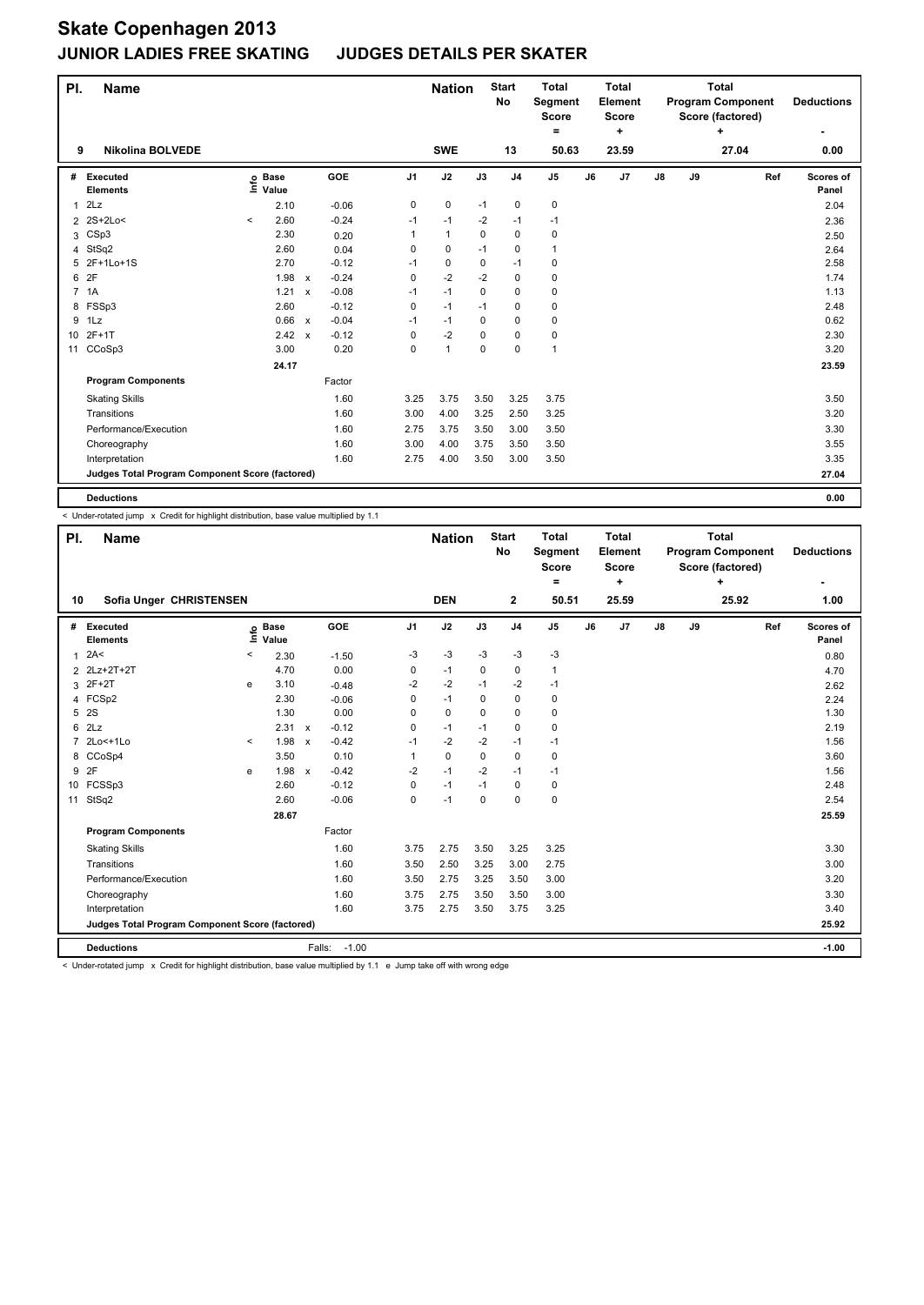| PI.             | Name                                            |   |                            |              |         |                | <b>Nation</b> |             | <b>Start</b><br><b>No</b> | <b>Total</b><br>Segment<br><b>Score</b><br>$=$ |    | <b>Total</b><br>Element<br>Score<br>÷ |               |    | <b>Total</b><br><b>Program Component</b><br>Score (factored)<br>٠ |     | <b>Deductions</b>  |
|-----------------|-------------------------------------------------|---|----------------------------|--------------|---------|----------------|---------------|-------------|---------------------------|------------------------------------------------|----|---------------------------------------|---------------|----|-------------------------------------------------------------------|-----|--------------------|
| 11              | <b>Noora IKONEN</b>                             |   |                            |              |         |                | <b>FIN</b>    |             | 11                        | 46.66                                          |    | 20.78                                 |               |    | 26.88                                                             |     | 1.00               |
| #               | Executed<br><b>Elements</b>                     |   | e Base<br>⊑ Value<br>Value |              | GOE     | J <sub>1</sub> | J2            | J3          | J <sub>4</sub>            | J <sub>5</sub>                                 | J6 | J <sub>7</sub>                        | $\mathsf{J}8$ | J9 |                                                                   | Ref | Scores of<br>Panel |
| $\mathbf{1}$    | 2A                                              |   | 3.30                       |              | $-0.30$ | $-1$           | $-1$          | $-1$        | $\mathbf{1}$              | $-1$                                           |    |                                       |               |    |                                                                   |     | 3.00               |
| $\overline{2}$  | 2A                                              |   | 3.30                       |              | 0.00    | 0              | $-1$          | 0           | $\mathbf{1}$              | 0                                              |    |                                       |               |    |                                                                   |     | 3.30               |
| 3               | LSpB                                            |   | 1.20                       |              | 0.10    | 0              | $\mathbf 0$   | 1           | $\mathbf 0$               | 0                                              |    |                                       |               |    |                                                                   |     | 1.30               |
| 4               | 1Lz                                             |   | 0.60                       |              | $-0.02$ | $-1$           | 0             | 0           | $\mathbf 0$               | 0                                              |    |                                       |               |    |                                                                   |     | 0.58               |
| 5               | 1F+1Lo+2S                                       | e | 2.30                       |              | $-0.44$ | -3             | $-2$          | $-2$        | $-2$                      | $-2$                                           |    |                                       |               |    |                                                                   |     | 1.86               |
| 6               | StSq2                                           |   | 2.60                       |              | $-0.06$ | 0              | $-1$          | 0           | $\mathbf 0$               | 0                                              |    |                                       |               |    |                                                                   |     | 2.54               |
| $\overline{7}$  | 2 <sub>LO</sub>                                 |   | 1.98                       | $\mathsf{x}$ | $-0.12$ | $-1$           | $\mathbf 0$   | $-1$        | $\mathbf 0$               | 0                                              |    |                                       |               |    |                                                                   |     | 1.86               |
| 8               | 2T                                              |   | 1.43                       | $\mathsf{x}$ | $-0.12$ | $-1$           | $-1$          | 0           | $\mathbf 0$               | $-1$                                           |    |                                       |               |    |                                                                   |     | 1.31               |
| 9               | FCSp2                                           |   | 2.30                       |              | $-0.24$ | $-2$           | $-2$          | 0           | 0                         | 0                                              |    |                                       |               |    |                                                                   |     | 2.06               |
| 10 <sup>1</sup> | 2F<                                             | e | 1.43                       | $\mathsf{x}$ | $-0.90$ | -3             | -3            | $-3$        | $-3$                      | $-3$                                           |    |                                       |               |    |                                                                   |     | 0.53               |
| 11              | CCoSp2                                          |   | 2.50                       |              | $-0.06$ | 0              | $-1$          | $\mathbf 0$ | $\mathbf 0$               | 0                                              |    |                                       |               |    |                                                                   |     | 2.44               |
|                 |                                                 |   | 22.94                      |              |         |                |               |             |                           |                                                |    |                                       |               |    |                                                                   |     | 20.78              |
|                 | <b>Program Components</b>                       |   |                            |              | Factor  |                |               |             |                           |                                                |    |                                       |               |    |                                                                   |     |                    |
|                 | <b>Skating Skills</b>                           |   |                            |              | 1.60    | 3.50           | 4.00          | 4.00        | 3.75                      | 3.75                                           |    |                                       |               |    |                                                                   |     | 3.80               |
|                 | Transitions                                     |   |                            |              | 1.60    | 3.25           | 3.25          | 3.25        | 3.00                      | 3.25                                           |    |                                       |               |    |                                                                   |     | 3.20               |
|                 | Performance/Execution                           |   |                            |              | 1.60    | 2.50           | 3.25          | 3.75        | 3.25                      | 3.25                                           |    |                                       |               |    |                                                                   |     | 3.20               |
|                 | Choreography                                    |   |                            |              | 1.60    | 2.75           | 3.00          | 3.75        | 3.50                      | 3.50                                           |    |                                       |               |    |                                                                   |     | 3.30               |
|                 | Interpretation                                  |   |                            |              | 1.60    | 2.75           | 3.25          | 3.50        | 3.50                      | 3.50                                           |    |                                       |               |    |                                                                   |     | 3.30               |
|                 | Judges Total Program Component Score (factored) |   |                            |              |         |                |               |             |                           |                                                |    |                                       |               |    |                                                                   |     | 26.88              |
|                 | <b>Deductions</b>                               |   |                            | Falls:       | $-1.00$ |                |               |             |                           |                                                |    |                                       |               |    |                                                                   |     | $-1.00$            |

< Under-rotated jump x Credit for highlight distribution, base value multiplied by 1.1 e Jump take off with wrong edge

| PI.            | <b>Name</b>                                     |                                  |                      |                           |         |                | <b>Nation</b> |             | <b>Start</b><br>No | <b>Total</b><br>Segment<br><b>Score</b> |    | <b>Total</b><br>Element<br><b>Score</b> |               |    | <b>Total</b><br><b>Program Component</b><br>Score (factored) |     | <b>Deductions</b>  |
|----------------|-------------------------------------------------|----------------------------------|----------------------|---------------------------|---------|----------------|---------------|-------------|--------------------|-----------------------------------------|----|-----------------------------------------|---------------|----|--------------------------------------------------------------|-----|--------------------|
|                |                                                 |                                  |                      |                           |         |                |               |             |                    | $\qquad \qquad =$                       |    | ÷                                       |               |    | ÷                                                            |     | ٠                  |
| 12             | <b>Michelle Bode MORTENSEN</b>                  |                                  |                      |                           |         |                | <b>DEN</b>    |             | 1                  | 44.71                                   |    | 23.43                                   |               |    | 21.28                                                        |     | 0.00               |
| #              | Executed<br><b>Elements</b>                     | $\mathop{\mathsf{Int}}\nolimits$ | <b>Base</b><br>Value |                           | GOE     | J <sub>1</sub> | J2            | J3          | J <sub>4</sub>     | J5                                      | J6 | J7                                      | $\mathsf{J}8$ | J9 |                                                              | Ref | Scores of<br>Panel |
| 1              | $2Lz+2Lo$                                       |                                  | 3.90                 |                           | $-0.36$ | $-1$           | $-2$          | $-1$        | $-1$               | $-1$                                    |    |                                         |               |    |                                                              |     | 3.54               |
|                | 2 1A                                            |                                  | 1.10                 |                           | 0.00    | 0              | $\mathbf 0$   | 0           | 0                  | 0                                       |    |                                         |               |    |                                                              |     | 1.10               |
| 3              | 2Lo                                             |                                  | 1.80                 |                           | 0.00    | 0              | 0             | 0           | $\mathbf 0$        | 0                                       |    |                                         |               |    |                                                              |     | 1.80               |
| 4              | FCSpB                                           |                                  | 1.60                 |                           | $-0.60$ | $-2$           | $-2$          | $-2$        | $-2$               | $-2$                                    |    |                                         |               |    |                                                              |     | 1.00               |
|                | 5 StSqB                                         |                                  | 1.50                 |                           | $-0.24$ | 0              | $-1$          | $-1$        | $-1$               | $-1$                                    |    |                                         |               |    |                                                              |     | 1.26               |
| 6              | 2Lo                                             |                                  | 1.98 x               |                           | 0.00    | 0              | 0             | 0           | 0                  | 0                                       |    |                                         |               |    |                                                              |     | 1.98               |
| $\overline{7}$ | 2F+2T+2Lo                                       | e                                | 5.39                 | $\mathsf{x}$              | $-0.60$ | $-3$           | $-2$          | $-2$        | $-2$               | $-1$                                    |    |                                         |               |    |                                                              |     | 4.79               |
|                | 8 LSpB                                          |                                  | 1.20                 |                           | $-0.42$ | $-1$           | $-2$          | $-2$        | $-1$               | $-1$                                    |    |                                         |               |    |                                                              |     | 0.78               |
|                | 9 2Lz+2T                                        |                                  | 3.74 x               |                           | $-0.06$ | 0              | $-1$          | 0           | $\mathbf 0$        | 0                                       |    |                                         |               |    |                                                              |     | 3.68               |
| 10 2F          |                                                 | e                                | 1.98                 | $\boldsymbol{\mathsf{x}}$ | $-0.48$ | $-2$           | $-2$          | $-2$        | $-1$               | $-1$                                    |    |                                         |               |    |                                                              |     | 1.50               |
|                | 11 CCoSp1                                       |                                  | 2.00                 |                           | 0.00    | 0              | $\mathbf 0$   | $\mathbf 0$ | $\mathbf 0$        | 0                                       |    |                                         |               |    |                                                              |     | 2.00               |
|                |                                                 |                                  | 26.19                |                           |         |                |               |             |                    |                                         |    |                                         |               |    |                                                              |     | 23.43              |
|                | <b>Program Components</b>                       |                                  |                      |                           | Factor  |                |               |             |                    |                                         |    |                                         |               |    |                                                              |     |                    |
|                | <b>Skating Skills</b>                           |                                  |                      |                           | 1.60    | 2.75           | 3.00          | 2.75        | 2.75               | 3.00                                    |    |                                         |               |    |                                                              |     | 2.85               |
|                | Transitions                                     |                                  |                      |                           | 1.60    | 3.00           | 2.50          | 2.25        | 2.50               | 2.50                                    |    |                                         |               |    |                                                              |     | 2.55               |
|                | Performance/Execution                           |                                  |                      |                           | 1.60    | 2.50           | 2.75          | 2.50        | 2.50               | 2.50                                    |    |                                         |               |    |                                                              |     | 2.55               |
|                | Choreography                                    |                                  |                      |                           | 1.60    | 3.00           | 3.00          | 2.75        | 2.75               | 2.75                                    |    |                                         |               |    |                                                              |     | 2.85               |
|                | Interpretation                                  |                                  |                      |                           | 1.60    | 2.75           | 2.50          | 2.25        | 2.25               | 2.75                                    |    |                                         |               |    |                                                              |     | 2.50               |
|                | Judges Total Program Component Score (factored) |                                  |                      |                           |         |                |               |             |                    |                                         |    |                                         |               |    |                                                              |     | 21.28              |
|                | <b>Deductions</b>                               |                                  |                      |                           |         |                |               |             |                    |                                         |    |                                         |               |    |                                                              |     | 0.00               |

x Credit for highlight distribution, base value multiplied by 1.1 e Jump take off with wrong edge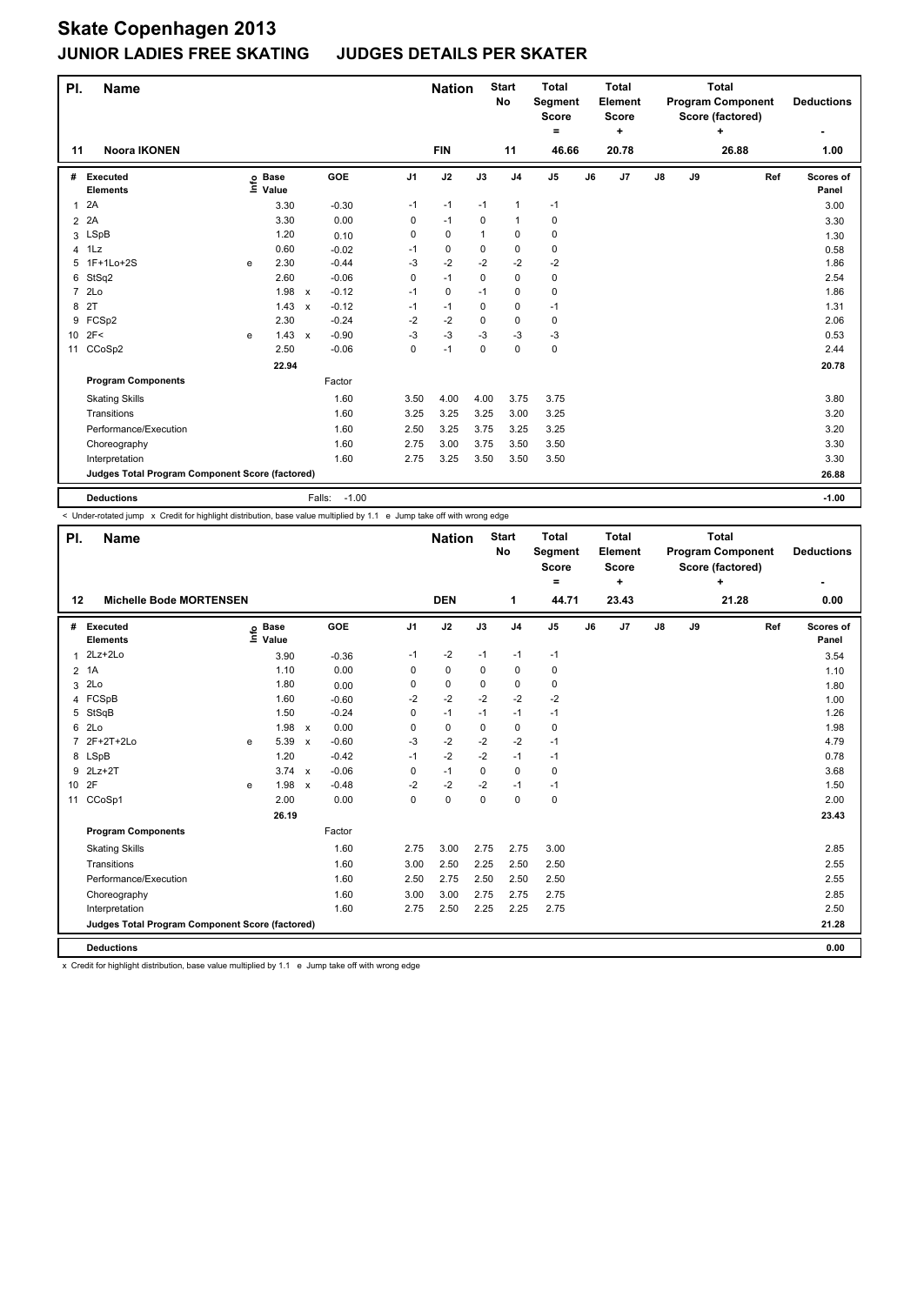| PI.            | <b>Name</b>                                     |         |                      |                           |         |                          | <b>Nation</b>            |             | <b>Start</b><br>No | <b>Total</b><br>Segment<br><b>Score</b> |    | <b>Total</b><br>Element<br>Score |               |    | <b>Total</b><br><b>Program Component</b><br>Score (factored) |     | <b>Deductions</b>  |
|----------------|-------------------------------------------------|---------|----------------------|---------------------------|---------|--------------------------|--------------------------|-------------|--------------------|-----------------------------------------|----|----------------------------------|---------------|----|--------------------------------------------------------------|-----|--------------------|
| 13             | <b>Katie BAILLE</b>                             |         |                      |                           |         |                          | <b>GRB</b>               |             |                    | =<br>44.10                              |    | ÷<br>18.10                       |               |    | ÷<br>26.00                                                   |     | ۰<br>0.00          |
|                |                                                 |         |                      |                           |         |                          |                          |             | 4                  |                                         |    |                                  |               |    |                                                              |     |                    |
| #              | Executed<br><b>Elements</b>                     | lnfo    | <b>Base</b><br>Value |                           | GOE     | J <sub>1</sub>           | J2                       | J3          | J <sub>4</sub>     | J <sub>5</sub>                          | J6 | J7                               | $\mathsf{J}8$ | J9 |                                                              | Ref | Scores of<br>Panel |
| 1              | $2T+2T+2T<$                                     | $\,<$   | 3.50                 |                           | $-0.20$ | $-1$                     | $-1$                     | $-1$        | $-1$               | $-1$                                    |    |                                  |               |    |                                                              |     | 3.30               |
| $\overline{2}$ | 2F                                              |         | 1.80                 |                           | $-0.06$ | 0                        | $-1$                     | 0           | 0                  | 0                                       |    |                                  |               |    |                                                              |     | 1.74               |
| 3              | StSq2                                           |         | 2.60                 |                           | $-0.18$ | $-1$                     | $-1$                     | $-1$        | $\mathbf 0$        | $\pmb{0}$                               |    |                                  |               |    |                                                              |     | 2.42               |
| 4              | $2S+2T$                                         |         | 2.60                 |                           | 0.00    | 0                        | $\mathbf 0$              | $\Omega$    | $\mathbf 0$        | $\pmb{0}$                               |    |                                  |               |    |                                                              |     | 2.60               |
|                | 5 FCCoSp1                                       |         | 2.00                 |                           | $-0.06$ | $-1$                     | $\mathbf 0$              | 0           | $\mathbf 0$        | 0                                       |    |                                  |               |    |                                                              |     | 1.94               |
| 6              | 1Lo                                             |         | 0.55                 | $\mathsf{x}$              | $-0.08$ | $-1$                     | $-1$                     | $-1$        | 0                  | $-1$                                    |    |                                  |               |    |                                                              |     | 0.47               |
| $\overline{7}$ | 2Lo<                                            | $\prec$ | 1.43                 | $\boldsymbol{\mathsf{x}}$ | $-0.72$ | $-2$                     | $-3$                     | $-3$        | $-2$               | $-2$                                    |    |                                  |               |    |                                                              |     | 0.71               |
| 8              | CSSp3                                           |         | 2.60                 |                           | $-0.06$ | 0                        | $-1$                     | $\mathbf 0$ | $\mathbf 0$        | $\pmb{0}$                               |    |                                  |               |    |                                                              |     | 2.54               |
| 9              | $2T<<$ *                                        | $\star$ | 0.00                 |                           | 0.00    | $\overline{\phantom{a}}$ | $\overline{\phantom{a}}$ |             | ٠                  | $\overline{\phantom{a}}$                |    |                                  |               |    |                                                              |     | 0.00               |
|                | 10 CCoSp2                                       |         | 2.50                 |                           | $-0.12$ | $-1$                     | $-1$                     | $\mathbf 0$ | $\mathbf 0$        | $\pmb{0}$                               |    |                                  |               |    |                                                              |     | 2.38               |
|                |                                                 |         | 19.58                |                           |         |                          |                          |             |                    |                                         |    |                                  |               |    |                                                              |     | 18.10              |
|                | <b>Program Components</b>                       |         |                      |                           | Factor  |                          |                          |             |                    |                                         |    |                                  |               |    |                                                              |     |                    |
|                | <b>Skating Skills</b>                           |         |                      |                           | 1.60    | 3.50                     | 3.00                     | 3.50        | 3.25               | 3.00                                    |    |                                  |               |    |                                                              |     | 3.25               |
|                | Transitions                                     |         |                      |                           | 1.60    | 3.50                     | 3.25                     | 3.25        | 3.50               | 2.50                                    |    |                                  |               |    |                                                              |     | 3.20               |
|                | Performance/Execution                           |         |                      |                           | 1.60    | 3.75                     | 3.25                     | 3.50        | 3.00               | 2.75                                    |    |                                  |               |    |                                                              |     | 3.25               |
|                | Choreography                                    |         |                      |                           | 1.60    | 3.50                     | 3.50                     | 3.75        | 3.25               | 2.75                                    |    |                                  |               |    |                                                              |     | 3.35               |
|                | Interpretation                                  |         |                      |                           | 1.60    | 3.50                     | 3.00                     | 3.25        | 3.25               | 3.00                                    |    |                                  |               |    |                                                              |     | 3.20               |
|                | Judges Total Program Component Score (factored) |         |                      |                           |         |                          |                          |             |                    |                                         |    |                                  |               |    |                                                              |     | 26.00              |
|                | <b>Deductions</b>                               |         |                      |                           |         |                          |                          |             |                    |                                         |    |                                  |               |    |                                                              |     | 0.00               |

< Under-rotated jump << Downgraded jump \* Invalid element x Credit for highlight distribution, base value multiplied by 1.1

| PI.            | <b>Name</b>                                     |                                                          |                           |         |                | <b>Nation</b> |             | <b>Start</b><br><b>No</b> | <b>Total</b><br>Segment<br><b>Score</b><br>$=$ | Total<br>Element<br><b>Score</b><br>÷ |       | Total<br><b>Program Component</b><br>Score (factored)<br>÷ |    |       |     | <b>Deductions</b><br>۰ |
|----------------|-------------------------------------------------|----------------------------------------------------------|---------------------------|---------|----------------|---------------|-------------|---------------------------|------------------------------------------------|---------------------------------------|-------|------------------------------------------------------------|----|-------|-----|------------------------|
| 14             | <b>Nicole HANSSON</b>                           |                                                          |                           |         |                | <b>SWE</b>    |             | 3                         | 44.01                                          |                                       | 23.13 |                                                            |    | 20.88 |     | 0.00                   |
| #              | Executed<br><b>Elements</b>                     | <b>Base</b><br>$\mathop{\mathsf{Irr}}\nolimits$<br>Value |                           | GOE     | J <sub>1</sub> | J2            | J3          | J <sub>4</sub>            | J <sub>5</sub>                                 | J6                                    | J7    | J8                                                         | J9 |       | Ref | Scores of<br>Panel     |
| 1              | $2T+2T+2T$                                      | 3.90                                                     |                           | $-0.04$ | $-1$           | $\pmb{0}$     | $\mathbf 0$ | $\pmb{0}$                 | 0                                              |                                       |       |                                                            |    |       |     | 3.86                   |
| $\overline{2}$ | 2S                                              | 1.30                                                     |                           | 0.00    | 0              | $\mathbf 0$   | 0           | $\mathbf 0$               | $\mathbf 0$                                    |                                       |       |                                                            |    |       |     | 1.30                   |
| 3              | CCoSp3                                          | 3.00                                                     |                           | $-0.30$ | $-1$           | $-2$          | $-1$        | $-1$                      | 0                                              |                                       |       |                                                            |    |       |     | 2.70                   |
| 4              | $2F+2T$                                         | 3.10                                                     |                           | 0.00    | 0              | $\mathbf 0$   | $\mathbf 0$ | $\mathbf 0$               | $\mathbf 0$                                    |                                       |       |                                                            |    |       |     | 3.10                   |
| 5              | 2 <sub>LO</sub>                                 | 1.80                                                     |                           | 0.00    | 0              | $\mathbf 0$   | $\Omega$    | $\Omega$                  | $\mathbf 0$                                    |                                       |       |                                                            |    |       |     | 1.80                   |
| 6              | $2F+2T$                                         | 3.41                                                     | $\mathsf{x}$              | $-0.36$ | $-2$           | $-2$          | $-1$        | $\mathbf 0$               | $-1$                                           |                                       |       |                                                            |    |       |     | 3.05                   |
| $\overline{7}$ | 1Lo                                             | 0.55                                                     | $\boldsymbol{\mathsf{x}}$ | $-0.04$ | 0              | $-2$          | $\Omega$    | 0                         | 0                                              |                                       |       |                                                            |    |       |     | 0.51                   |
| 8              | 1A                                              | 1.21                                                     | $\mathsf{x}$              | 0.00    | 0              | $\mathbf 0$   | $\Omega$    | $\mathbf 0$               | $\mathbf 0$                                    |                                       |       |                                                            |    |       |     | 1.21                   |
| 9              | SSp2                                            | 1.60                                                     |                           | $-0.06$ | 0              | $-1$          | $\mathbf 0$ | $\mathbf 0$               | $\mathbf 0$                                    |                                       |       |                                                            |    |       |     | 1.54                   |
| 10             | StSq2                                           | 2.60                                                     |                           | $-0.24$ | 0              | $-1$          | $-1$        | $-1$                      | $-1$                                           |                                       |       |                                                            |    |       |     | 2.36                   |
| 11             | FSSpB                                           | 1.70                                                     |                           | 0.00    | 0              | $\mathbf 0$   | $\mathbf 0$ | $\mathbf 0$               | $\pmb{0}$                                      |                                       |       |                                                            |    |       |     | 1.70                   |
|                |                                                 | 24.17                                                    |                           |         |                |               |             |                           |                                                |                                       |       |                                                            |    |       |     | 23.13                  |
|                | <b>Program Components</b>                       |                                                          |                           | Factor  |                |               |             |                           |                                                |                                       |       |                                                            |    |       |     |                        |
|                | <b>Skating Skills</b>                           |                                                          |                           | 1.60    | 2.75           | 3.00          | 2.50        | 3.00                      | 3.00                                           |                                       |       |                                                            |    |       |     | 2.85                   |
|                | Transitions                                     |                                                          |                           | 1.60    | 2.50           | 2.50          | 2.25        | 2.50                      | 2.75                                           |                                       |       |                                                            |    |       |     | 2.50                   |
|                | Performance/Execution                           |                                                          |                           | 1.60    | 2.25           | 2.25          | 2.50        | 2.50                      | 3.00                                           |                                       |       |                                                            |    |       |     | 2.50                   |
|                | Choreography                                    |                                                          |                           | 1.60    | 2.50           | 2.50          | 2.75        | 2.75                      | 3.00                                           |                                       |       |                                                            |    |       |     | 2.70                   |
|                | Interpretation                                  |                                                          |                           | 1.60    | 2.75           | 2.25          | 2.25        | 2.50                      | 2.75                                           |                                       |       |                                                            |    |       |     | 2.50                   |
|                | Judges Total Program Component Score (factored) |                                                          |                           |         |                |               |             |                           |                                                |                                       |       |                                                            |    |       |     | 20.88                  |
|                | <b>Deductions</b>                               |                                                          |                           |         |                |               |             |                           |                                                |                                       |       |                                                            |    |       |     | 0.00                   |

x Credit for highlight distribution, base value multiplied by 1.1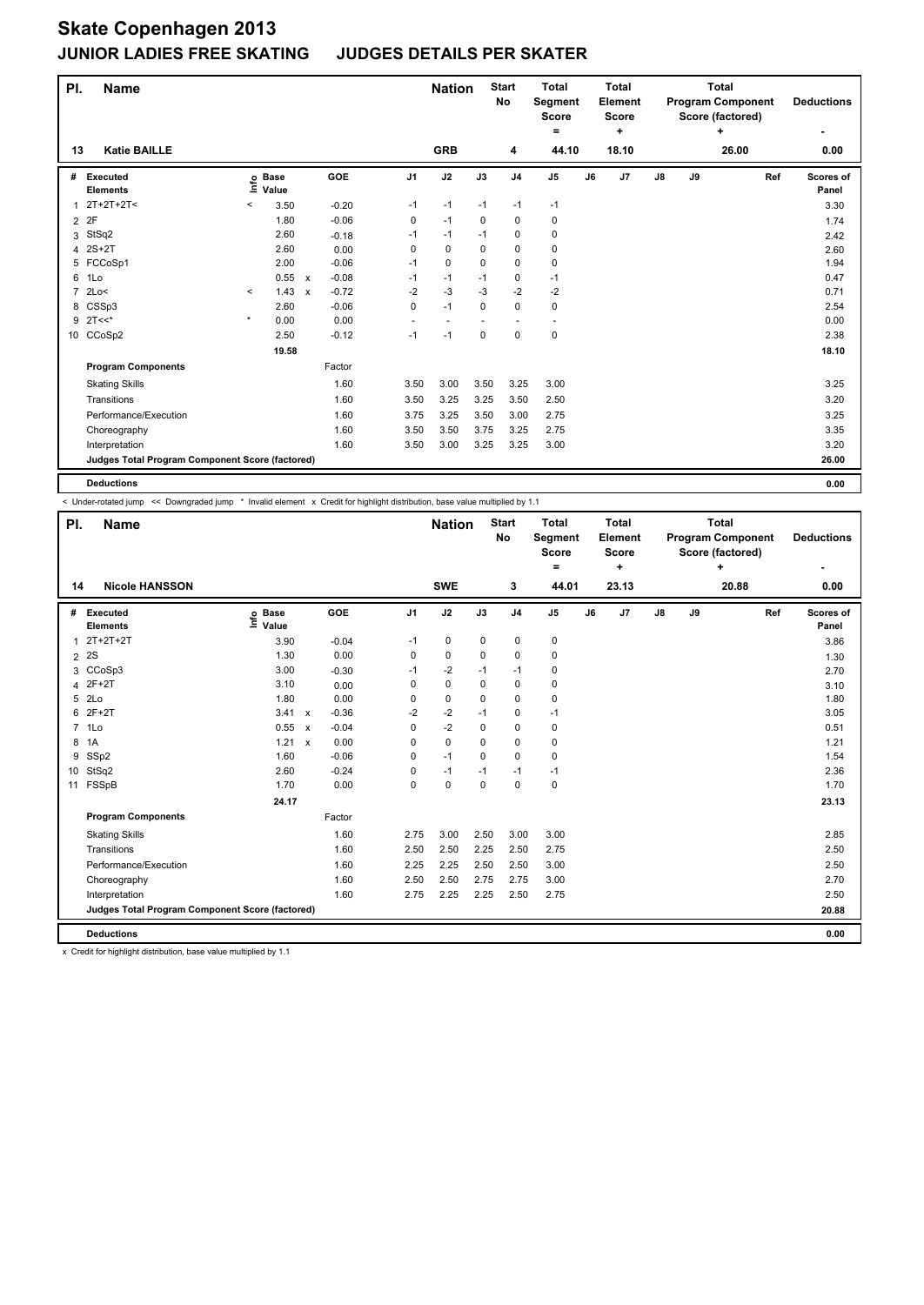| PI.            | <b>Name</b>                                     |                              |                           |         |                | <b>Nation</b> |             | <b>Start</b><br>No | <b>Total</b><br>Segment<br><b>Score</b> |    | <b>Total</b><br>Element<br><b>Score</b> |    |    | <b>Total</b><br><b>Program Component</b><br>Score (factored) |     | <b>Deductions</b>  |
|----------------|-------------------------------------------------|------------------------------|---------------------------|---------|----------------|---------------|-------------|--------------------|-----------------------------------------|----|-----------------------------------------|----|----|--------------------------------------------------------------|-----|--------------------|
|                |                                                 |                              |                           |         |                | <b>NOR</b>    |             |                    | =                                       |    | ÷                                       |    |    | ÷                                                            |     | ٠                  |
| 15             | Hanna Kai Barstad GOLBERG                       |                              |                           |         |                |               |             | 5                  | 41.47                                   |    | 18.11                                   |    |    | 23.36                                                        |     | 0.00               |
| #              | Executed<br><b>Elements</b>                     | <b>Base</b><br>١nfo<br>Value |                           | GOE     | J <sub>1</sub> | J2            | J3          | J <sub>4</sub>     | J5                                      | J6 | J7                                      | J8 | J9 |                                                              | Ref | Scores of<br>Panel |
|                | 1 LSp2                                          | 1.90                         |                           | 0.10    | 1              | 0             | 0           | $\mathbf 0$        | 0                                       |    |                                         |    |    |                                                              |     | 2.00               |
| $\overline{2}$ | 2F                                              | 1.80                         |                           | 0.18    | 1              | 0             | 0           | $\mathbf{1}$       | 1                                       |    |                                         |    |    |                                                              |     | 1.98               |
| 3              | 1A                                              | 1.10                         |                           | $-0.04$ | 0              | $-1$          | $\mathbf 0$ | 0                  | $\pmb{0}$                               |    |                                         |    |    |                                                              |     | 1.06               |
| 4              | 2Lz+1T+1Lo                                      | 3.00                         |                           | $-0.12$ | 0              | $-1$          | 0           | 0                  | $-1$                                    |    |                                         |    |    |                                                              |     | 2.88               |
| 5              | FCSp2                                           | 2.30                         |                           | $-0.06$ | 0              | $-1$          | 0           | $\mathbf 0$        | 0                                       |    |                                         |    |    |                                                              |     | 2.24               |
| 6              | 2S                                              | 1.43                         | $\mathsf{x}$              | 0.00    | 0              | $\mathbf 0$   | 0           | $\mathbf 0$        | 0                                       |    |                                         |    |    |                                                              |     | 1.43               |
| 7              | StSq2                                           | 2.60                         |                           | 0.00    | 0              | 0             | 0           | 0                  | $\mathbf 0$                             |    |                                         |    |    |                                                              |     | 2.60               |
| 8              | 1Lo                                             | 0.55                         | $\mathsf{x}$              | $-0.02$ | 0              | $-1$          | 0           | $\mathbf 0$        | 0                                       |    |                                         |    |    |                                                              |     | 0.53               |
| 9              | 1Lo                                             | 0.55                         | $\boldsymbol{\mathsf{x}}$ | $-0.04$ | $-1$           | $-1$          | 0           | 0                  | 0                                       |    |                                         |    |    |                                                              |     | 0.51               |
| 10             | CCoSp3                                          | 3.00                         |                           | $-0.12$ | 0              | $-1$          | $-1$        | $\mathbf 0$        | $\pmb{0}$                               |    |                                         |    |    |                                                              |     | 2.88               |
|                |                                                 | 18.23                        |                           |         |                |               |             |                    |                                         |    |                                         |    |    |                                                              |     | 18.11              |
|                | <b>Program Components</b>                       |                              |                           | Factor  |                |               |             |                    |                                         |    |                                         |    |    |                                                              |     |                    |
|                | <b>Skating Skills</b>                           |                              |                           | 1.60    | 3.25           | 2.75          | 3.25        | 3.25               | 3.25                                    |    |                                         |    |    |                                                              |     | 3.15               |
|                | Transitions                                     |                              |                           | 1.60    | 3.00           | 3.00          | 3.00        | 2.50               | 3.00                                    |    |                                         |    |    |                                                              |     | 2.90               |
|                | Performance/Execution                           |                              |                           | 1.60    | 2.50           | 2.50          | 3.25        | 2.50               | 2.75                                    |    |                                         |    |    |                                                              |     | 2.70               |
|                | Choreography                                    |                              |                           | 1.60    | 2.50           | 3.00          | 3.50        | 3.00               | 3.00                                    |    |                                         |    |    |                                                              |     | 3.00               |
|                | Interpretation                                  |                              |                           | 1.60    | 2.75           | 2.75          | 3.00        | 2.75               | 3.00                                    |    |                                         |    |    |                                                              |     | 2.85               |
|                | Judges Total Program Component Score (factored) |                              |                           |         |                |               |             |                    |                                         |    |                                         |    |    |                                                              |     | 23.36              |
|                | <b>Deductions</b>                               |                              |                           |         |                |               |             |                    |                                         |    |                                         |    |    |                                                              |     | 0.00               |

x Credit for highlight distribution, base value multiplied by 1.1

| PI.                                | <b>Name</b>                                     |    |                 |                           |            | <b>Nation</b>  |             | <b>Start</b><br><b>No</b> | <b>Total</b><br>Segment<br><b>Score</b><br>۰ |                | <b>Total</b><br>Element<br><b>Score</b><br>÷ |       | <b>Total</b><br><b>Program Component</b><br>Score (factored)<br>÷ |    |       | <b>Deductions</b> |                    |
|------------------------------------|-------------------------------------------------|----|-----------------|---------------------------|------------|----------------|-------------|---------------------------|----------------------------------------------|----------------|----------------------------------------------|-------|-------------------------------------------------------------------|----|-------|-------------------|--------------------|
| <b>Cecilie Schelle NOACH</b><br>16 |                                                 |    |                 |                           |            |                | <b>DEN</b>  |                           | 6                                            | 39.50          |                                              | 19.94 |                                                                   |    | 22.56 |                   | 3.00               |
| #                                  | Executed<br><b>Elements</b>                     | Ξ  | o Base<br>Value |                           | <b>GOE</b> | J <sub>1</sub> | J2          | J3                        | J <sub>4</sub>                               | J <sub>5</sub> | J6                                           | J7    | $\mathsf{J}8$                                                     | J9 |       | Ref               | Scores of<br>Panel |
| 1                                  | 2Lo+2Lo                                         |    | 3.60            |                           | $-0.84$    | -3             | -3          | -3                        | -3                                           | -2             |                                              |       |                                                                   |    |       |                   | 2.76               |
| 2                                  | $2F+2T<<$                                       |    | 2.20            |                           | $-0.54$    | $-2$           | $-1$        | $-2$                      | $-2$                                         | $-2$           |                                              |       |                                                                   |    |       |                   | 1.66               |
| 3                                  | 1A                                              |    | 1.10            |                           | 0.00       | 0              | $\mathbf 0$ | 0                         | $\mathbf 0$                                  | 0              |                                              |       |                                                                   |    |       |                   | 1.10               |
| 4                                  | CCoSp4                                          |    | 3.50            |                           | 0.00       | 0              | 0           | 0                         | 0                                            | 0              |                                              |       |                                                                   |    |       |                   | 3.50               |
| 5                                  | 2F<<                                            | << | 0.50            |                           | $-0.30$    | $-3$           | $-3$        | $-3$                      | $-3$                                         | $-3$           |                                              |       |                                                                   |    |       |                   | 0.20               |
| 6                                  | 2Lz                                             |    | $2.31 \times$   |                           | $-0.90$    | $-3$           | $-3$        | $-3$                      | $-3$                                         | $-3$           |                                              |       |                                                                   |    |       |                   | 1.41               |
|                                    | 7 2Lo                                           |    | 1.98            | $\boldsymbol{\mathsf{x}}$ | $-0.18$    | $-1$           | $-1$        | $-1$                      | $\Omega$                                     | 0              |                                              |       |                                                                   |    |       |                   | 1.80               |
| 8                                  | StSq2                                           |    | 2.60            |                           | $-0.30$    | $-1$           | $-1$        | $-1$                      | $-1$                                         | $-1$           |                                              |       |                                                                   |    |       |                   | 2.30               |
| 9                                  | 2S                                              |    | 1.43            | $\boldsymbol{\mathsf{x}}$ | $-0.12$    | $-1$           | $-1$        | $-1$                      | 0                                            | 0              |                                              |       |                                                                   |    |       |                   | 1.31               |
| 10 <sup>1</sup>                    | FCSp1                                           |    | 1.90            |                           | 0.00       | $\Omega$       | $\mathbf 0$ | 0                         | 0                                            | 0              |                                              |       |                                                                   |    |       |                   | 1.90               |
|                                    | 11 LSp2                                         |    | 1.90            |                           | 0.10       | 1              | 0           | 0                         | $\mathbf 0$                                  | 0              |                                              |       |                                                                   |    |       |                   | 2.00               |
|                                    |                                                 |    | 23.02           |                           |            |                |             |                           |                                              |                |                                              |       |                                                                   |    |       |                   | 19.94              |
|                                    | <b>Program Components</b>                       |    |                 |                           | Factor     |                |             |                           |                                              |                |                                              |       |                                                                   |    |       |                   |                    |
|                                    | <b>Skating Skills</b>                           |    |                 |                           | 1.60       | 3.25           | 3.25        | 3.25                      | 3.00                                         | 3.00           |                                              |       |                                                                   |    |       |                   | 3.15               |
|                                    | Transitions                                     |    |                 |                           | 1.60       | 2.50           | 2.75        | 3.00                      | 2.25                                         | 2.50           |                                              |       |                                                                   |    |       |                   | 2.60               |
|                                    | Performance/Execution                           |    |                 |                           | 1.60       | 2.25           | 3.00        | 3.25                      | 2.50                                         | 2.50           |                                              |       |                                                                   |    |       |                   | 2.70               |
|                                    | Choreography                                    |    |                 |                           | 1.60       | 2.75           | 3.25        | 3.50                      | 2.75                                         | 2.75           |                                              |       |                                                                   |    |       |                   | 3.00               |
|                                    | Interpretation                                  |    |                 |                           | 1.60       | 2.75           | 2.75        | 3.00                      | 2.25                                         | 2.50           |                                              |       |                                                                   |    |       |                   | 2.65               |
|                                    | Judges Total Program Component Score (factored) |    |                 |                           |            |                |             |                           |                                              |                |                                              |       |                                                                   |    |       |                   | 22.56              |
|                                    | <b>Deductions</b>                               |    |                 | Falls:                    | $-3.00$    |                |             |                           |                                              |                |                                              |       |                                                                   |    |       |                   | $-3.00$            |

<< Downgraded jump x Credit for highlight distribution, base value multiplied by 1.1